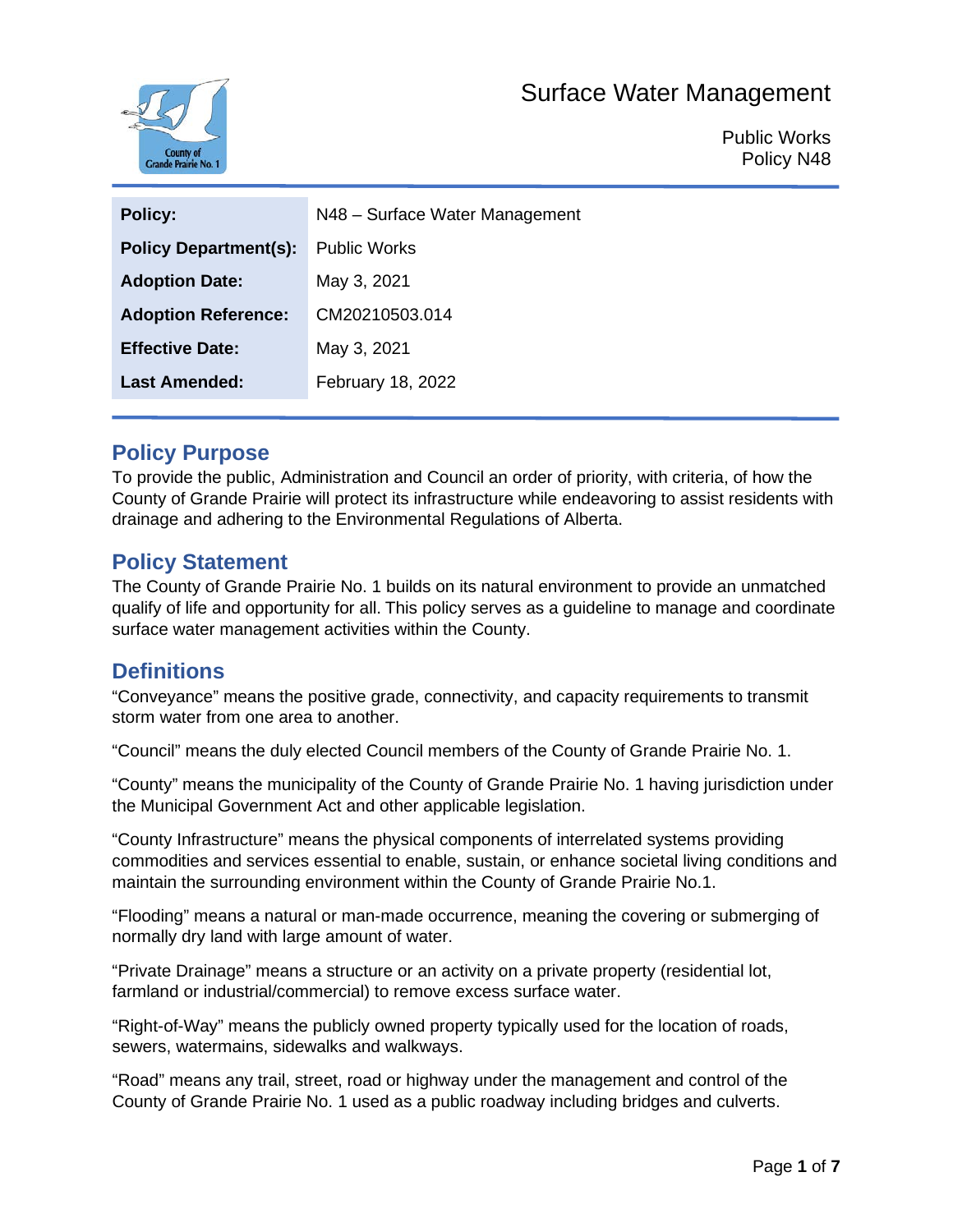

Public Works Policy N48

"Road Ditch" means the open storm water system located on one or both sides of the roadway and which is used for the collection and conveyance of snow or storm water within a ditch system of a road to the nearest point of relief to maintain natural drainage as much as possible.

"SCAP" means Soil Conservation Area Program. "SCAP ditch" refers to a structure whereby assistance was provided by the Provincial and Federal governments to landowners in the design of structures to reduce soil erosion. While the County assisted with carrying out some work related to these structures, the landowner is responsible for maintenance of these structures.

### **Policy Guidelines**

- 1. The County and private landowners have responsibility to follow the provincial and federal regulations including:
	- 1.1. Water Act (Alberta)
	- 1.2. Alberta Wetland Policy
	- 1.3. Fisheries Act
	- 1.4. Public Lands Act
	- 1.5. Migratory Bird Convention Act
	- 1.6. Species at Risk Act
	- 1.7. Canadian Navigable Waters Act

#### **County Infrastructure**

- 2. The County owns and maintains various storm drainage infrastructures such as culverts, bridges, storm ponds, ditches, and swales. To protect the County's infrastructure, the County will:
	- 2.1. Repair or fix drainage concerns which have damaged or have the potential to damage County infrastructure including roads, bridges, and any County owned structures;
	- 2.2. Endeavor to be consistent in their direction with respect to preserving drainage patterns;
	- 2.3. Undertake drainage repair which have damaged or have the potential to damage County roads, bridges, and County owned structures. This includes items such as:
		- 2.3.1. Damaged or corroded culverts.
		- 2.3.2. Removal of siltation, debris and/or gravel build up in the diches; and
		- 2.3.3. Erosion repairs in the County right-of-way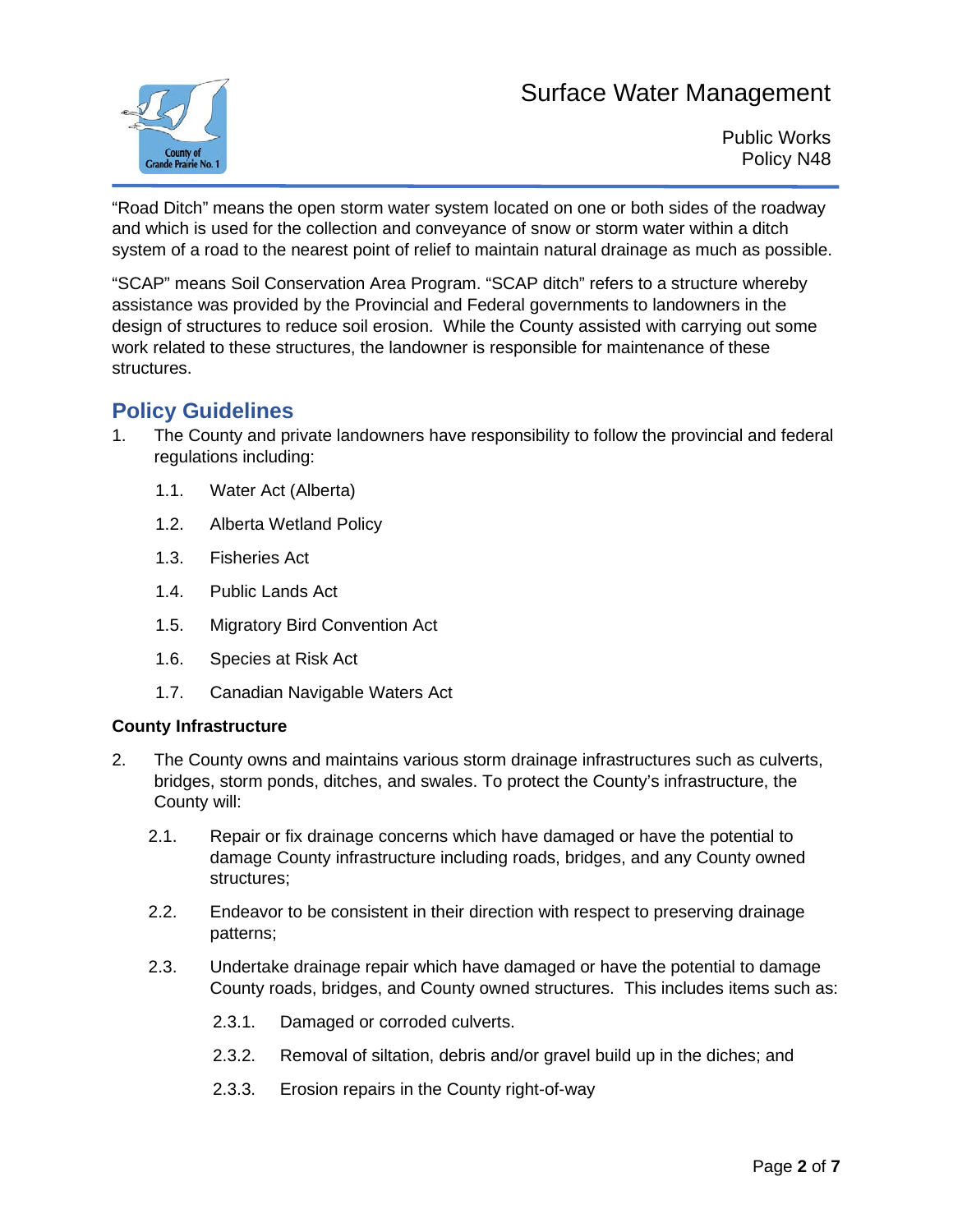

- 2.4. Prioritize these repairs in addition to other County projects and priorities; and
- 2.5. Utilize road ditches to temporarily alleviate a flooding concern when there is no evidence of downstream impacts to other properties or environmental contamination from flooded septic field, gasoline, diesel, etc. if applicable.

#### **Surface Water Management – Request for Assistance on Private Land**

- 3. Private land drainage requests and concerns raised by landowners requesting improvements will be documented. Subject to an annual budget approval by Council for the surface water management projects, any scheduling of drainage repairs will be based as follows:
	- 3.1. Funding for approved projects will come from the Infrastructure Reserve.
	- 3.2. Landowners may apply to the County for assistance with maintenance on established, registered drainage channels or for a drainage channel created under the SCAP on private lands.
	- 3.3. Upon approval from the County, as it may assist in protection of the County's infrastructure, prior to the commencement of the project, the landowner must obtain and provide the following to the County:
		- 3.3.1. All necessary Environmental approvals received;
		- 3.3.2. Written consent from affected landowners including downstream to an agreed limit with Alberta Environment and Parks and the County;
		- 3.3.3. A signed maintenance agreement, attached as Schedule A of this policy with the County including but not limited to:
			- 3.3.3.1. Save harmless and indemnify the County of Grande Prairie No. 1 from all causes of action, losses, claims or litigation which may result from flooding, erosion, siltation, or any other damage caused to lands as a result of this work;
			- 3.3.3.2. Accepts that all future maintenance and repairs of the drainage ditch/channel remains the responsibility of the landowners;
			- 3.3.3.3. Registers on title, a utility right-of-way in the County the Grande Prairie No. 1;
			- 3.3.3.4. Understand that full or partial recovery or partnership to complete maintenance subject to annual budget availability and approval by Council;
		- 3.3.4. If the applicant is not approved, the Director of Public Works will advise the landowner that the drainage concerns are considered private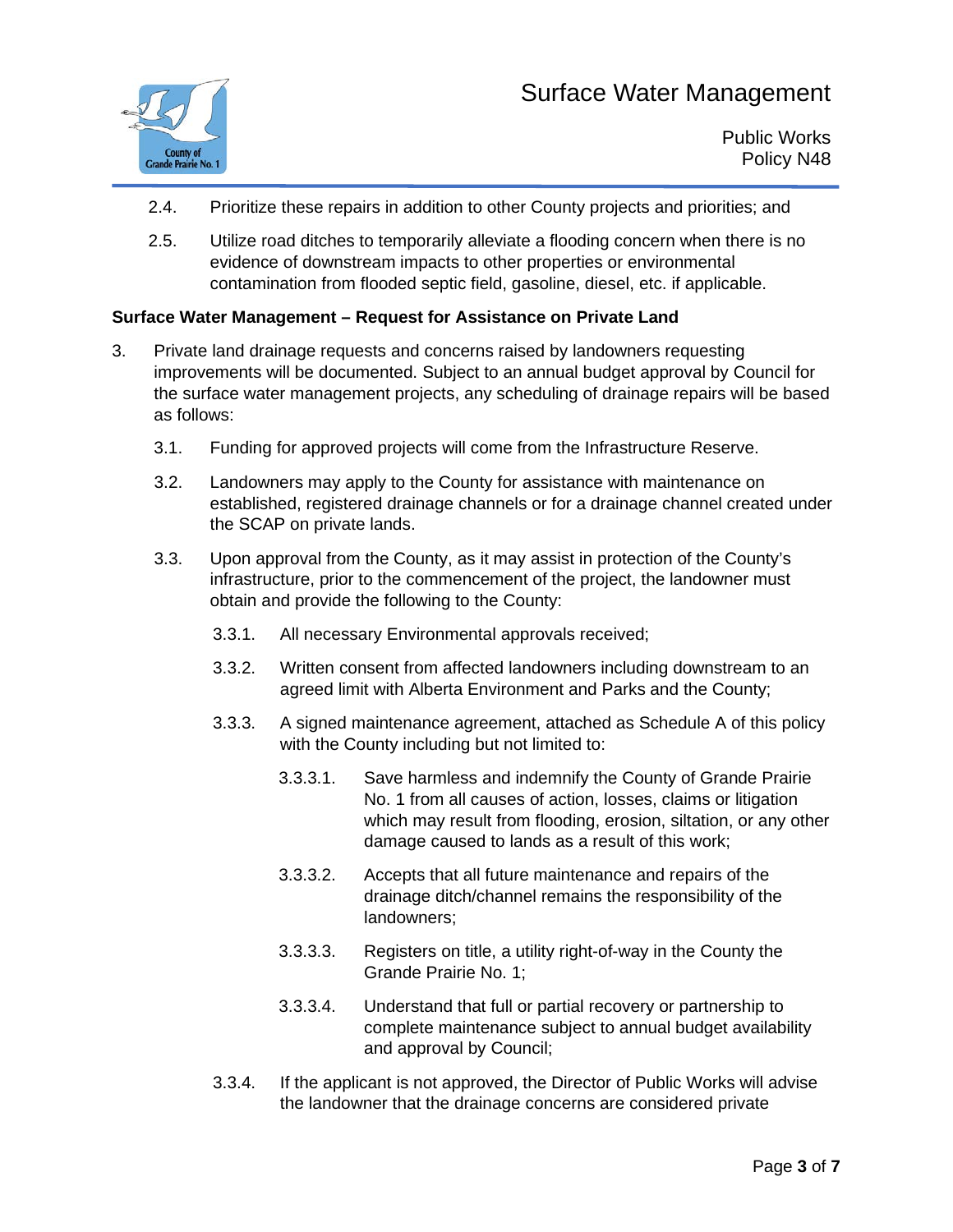

drainage, outside of the County's responsibility. Some of these drainage concerns are when:

- 3.3.4.1. It is unrelated to County activities and infrastructure;
- 3.3.4.2. It is the result of natural drainage; or
- 3.3.4.3. It is part of a historic drainage path.
- 3.3.5. When it is determined the request is private responsibility the County may assist with technical support such as LIDAR and provide Alberta Environment Emergency phone number to landowners that are complaining about another 3rd party altering a drainage path, 1-800-222- 6514.
- 3.3.6. Landowners with unique drainage requests will be provided with information to schedule an appointment to present to council for a variance to Policy;
- 3.3.7. Should a landowner express concern due to a change in County Infrastructure, the County will conduct an investigation and bring back recommendations to the landowner and/or County Council.
- 4. Any work, disposal / placement of any material, or connection of any private drainage structures to or on the County's right-of-way without prior written approvals is prohibited.
	- 4.1. Landowners may apply to the County to improve or change drainage pattern which may include activities on private land and/or County's right-of-way and must provide with their application:
		- 4.1.1. A sketch of the proposal;
		- 4.1.2. Any environmental approvals;
		- 4.1.3. Consent letters from adjoining/effected landowners;
		- 4.1.4. Agree to construct the drainage improvements to a standard acceptable to the County; and
		- 4.1.5. Seed the disturbed area according to the County's standards, using certified seed.

### **Attachments**

Schedule A – Private Drainage Maintenance Agreement for Registered Drainage Channels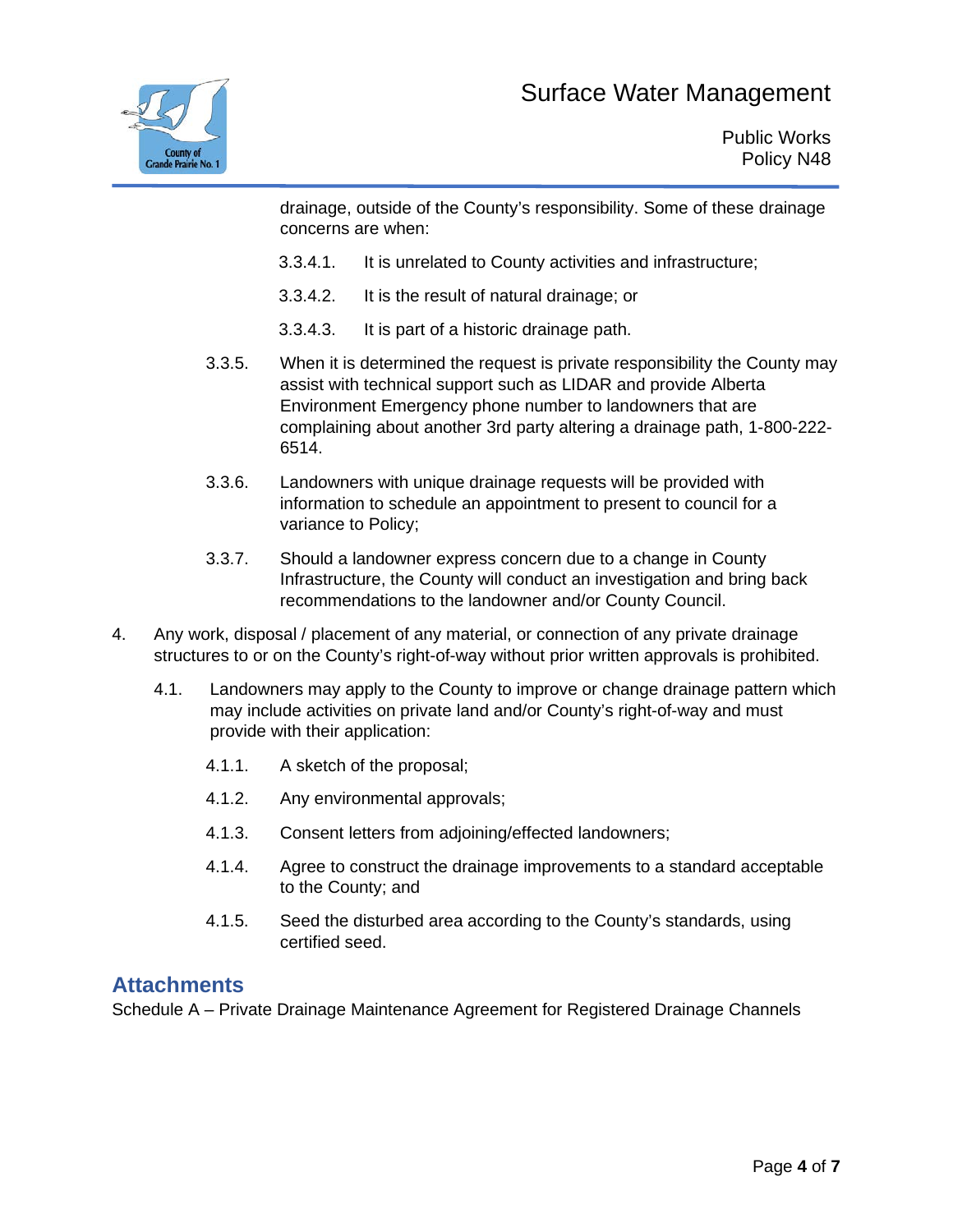

Public Works Policy N48

### **References**

| <b>Legal Authorities</b>                               | Municipal Government Act, RSA 2000, c M-26 |
|--------------------------------------------------------|--------------------------------------------|
| <b>Related Plans,</b><br><b>Bylaws, Policies, Etc.</b> | Policy B1 - Policy Development             |
| <b>Other</b>                                           | N/A                                        |

### **Revision History**

| <b>Review Date</b> | <b>Description</b>                  |
|--------------------|-------------------------------------|
| February 18, 2022  | Reviewed and Amended CM20220218.011 |
| May 3, 2021        | Adoption Date CM20210503.014        |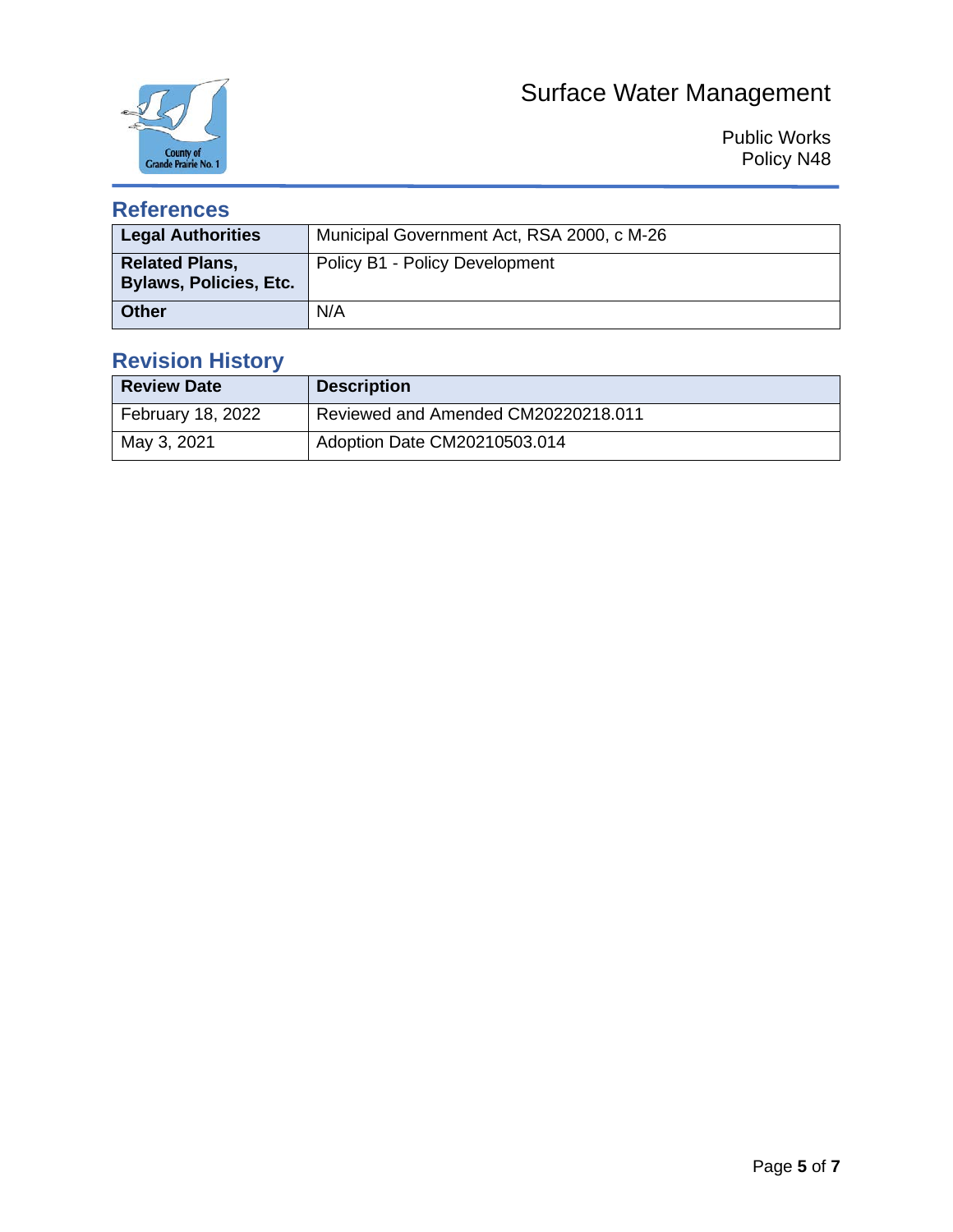| <b>County of<br/>Grande Prairie No. 1</b> |
|-------------------------------------------|

#### **Schedule A – Private Drainage Maintenance Agreement for Registered Drainage Channels**

AGREEMENT made this day of \_\_\_\_\_\_\_\_\_, 20\_\_\_.

BETWEEN:

County of Grande Prairie No. 1

("County")

-and-

of \_\_\_\_\_\_\_\_\_\_\_\_\_\_\_\_\_\_\_\_\_\_\_\_\_\_, Alberta.

#### KNOWN ALL MEN BY THESE PRESENTS THAT I (WE)

of \_\_\_\_\_\_\_\_\_\_\_\_\_\_\_\_\_\_\_\_\_\_\_\_\_, in the Province of Alberta, hereby request that the County of Grande Prairie No. 1 enter upon my (our) land for the purpose of clearing the private drainage ditch in or along \_\_\_\_\_\_\_\_\_\_\_\_\_\_\_\_\_\_\_\_\_\_\_\_\_\_\_\_\_\_\_\_\_\_\_\_\_\_\_\_\_\_\_\_\_\_\_\_\_\_\_\_\_\_\_\_\_\_\_\_\_\_.

I (We), \_\_\_\_\_\_\_\_\_\_\_\_\_\_\_\_\_\_\_\_\_\_\_\_\_\_\_\_\_\_\_\_\_\_\_\_\_\_\_\_\_, agree to jointly submit all necessary Environmental approvals required with the County of Grande Prairie No. 1.

I (We), **I** (We), notifying and obtaining written consent from downstream landowners for the work and shall save harmless and indemnify the County of Grande Prairie No. 1 from all causes of action, losses, claims or litigation which may result from flooding, erosion, siltation or any other damage caused to my land as a result of this work.

I (We), \_\_\_\_\_\_\_\_\_\_\_\_\_\_\_\_\_\_\_\_\_\_\_\_\_\_\_\_\_\_\_\_\_\_\_\_\_\_\_\_\_, accept that all future maintenance and repair of the ditch remains the responsibility of the landowners;